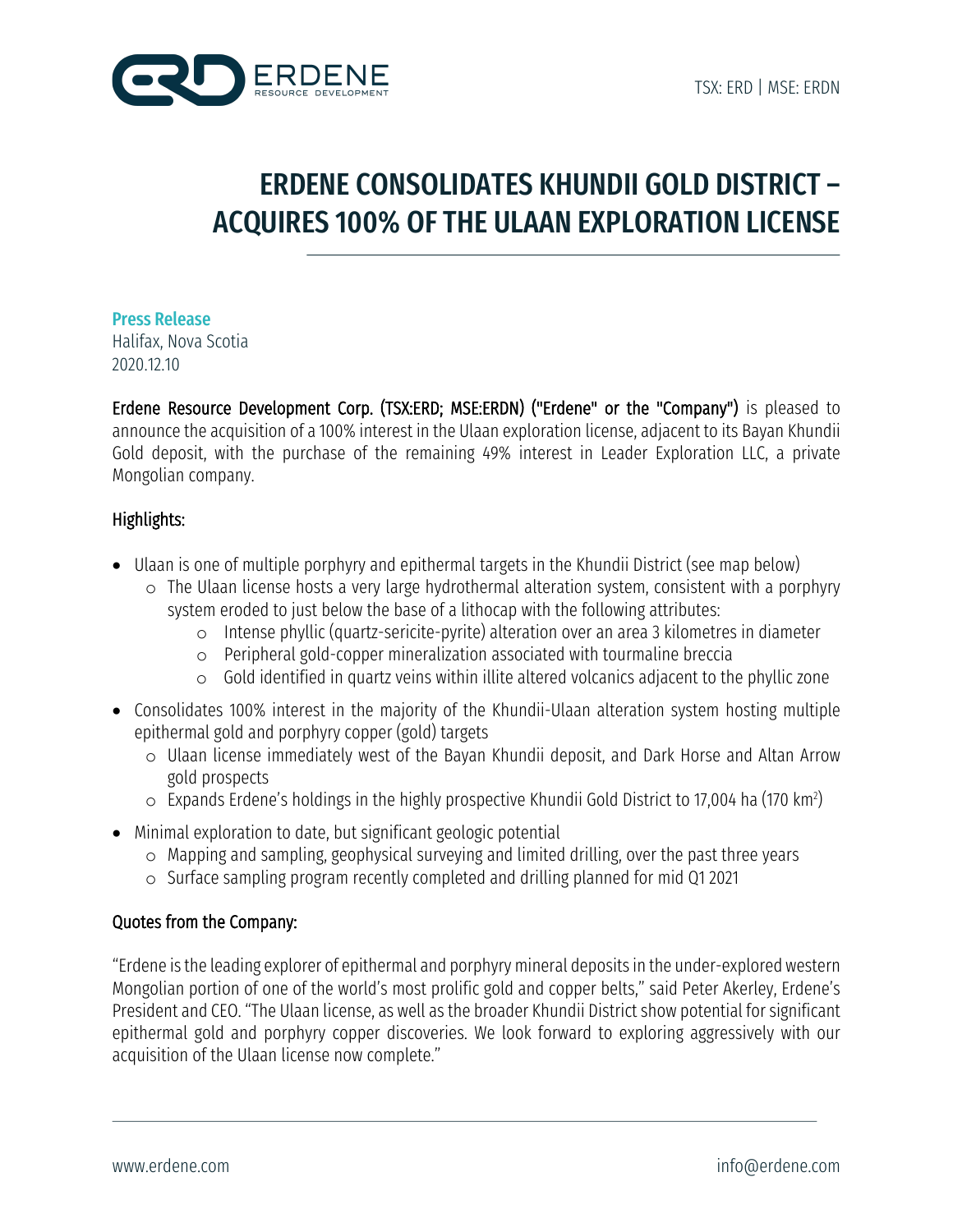

"We recently completed a surface sampling program on the Ulaan license in advance of planned drilling in mid Q1 2021," continued Mr. Akerley. "While we remain focused on advancing the Bayan Khundii Gold Project to production, we will continue to explore adjacent areas as we seek to expand resources in this exciting new gold district."

#### Ulaan License

The Ulaan exploration license is located immediately west of Erdene's Bayan Khundii mining license. The license covers an area of 1,780 hectares, hosting a large and intense phyllic style quartz-sericite-pyrite (QSP) alteration zone (approximately 3 kilometres in diameter) with characteristics of a porphyry copper and epithermal gold system.

Ulaan lies at the SE end of a major alteration zone, extending for over 10 kilometres to the northeast. This alteration trend has a central zone of intense secondary silica with a peripheral halo of sericite alteration, and an outer zone of white mica and sericite, which hosts the Bayan Khundii gold deposit. This NE trending alteration area, which incorporates the Ulaan, Bayan Khundii and other mineralized targets in the area (including Erdene's Dark Horse and Altan Arrow prospects), is associated with a regional structural dilational jog and associated major volcano-plutonic centre, along a NE trending transform fault. The various styles of alteration and mineralization within the Ulaan target and the adjacent zone of alteration are consistent with a fertile magmatic island arc, with evidence for possible arc migration, and overlapping or telescoped mineralization along major structures.

Since Erdene's acquisition of a 51% interest in the property in Q3 2017, the Company has completed detailed surface mapping, geochemical sampling and geophysical programs. Erdene has also drilled five wide spaced holes, totaling 1,750 metres in the central portion of the license. Alteration and mineralization identified to date include a central QSP zone flanked by an outer zone of propylitic alteration along with Au, Cu, Mo soil and rock chip anomalism with locally near-vertical sheeted and stockwork quartz-pyrite veins (D veins), with locally abundant disseminated pyrite and quartz-chalcedony-pyrite matrix crackle breccia. This style and distribution of alteration is consistent with a porphyry system eroded to just below the base of a lithocap into the top of QSP alteration, below which would be the mineralized quartz stockwork zone in a typical porphyry system. On the northern flank of the QSP zone, recent drilling intersected a gold and copper mineralized tourmaline breccia. Surface sampling has also identified peripheral zones of illite altered volcanics with gold bearing quartz veins.

Erdene's adjacent Bayan Khundii low-sulphidation gold system overprints earlier, and higher-temperature, potassic and phyllic alteration zones which are consistent with porphyry-style alteration. Given the proximity of the two areas, it is likely that the silica and advanced argillic alteration on the Khundii license is related to the interpreted Ulaan porphyry. In addition, an apparent northwest tilt of the mineralized zone at Bayan Khundii provides targets at depth along the eastern boundary of the Ulaan license. Erdene will begin to test these concepts through drilling scheduled for Q1 2021.

The Company paid the Mongolian Tugrik equivalent of US\$750,000, inclusive of applicable payments to the Mongolian tax authorities, for the remaining 49% interest in Leader Exploration LLC, holder of the Ulaan exploration license in early December 2020. The license will not carry any residual interest in favor of the seller; however, Sandstorm Gold Royalties will hold a 1% NSR on the license. The Ulaan exploration license is in its sixth year of a maximum 12-year term. The exploration license can be converted to a mining license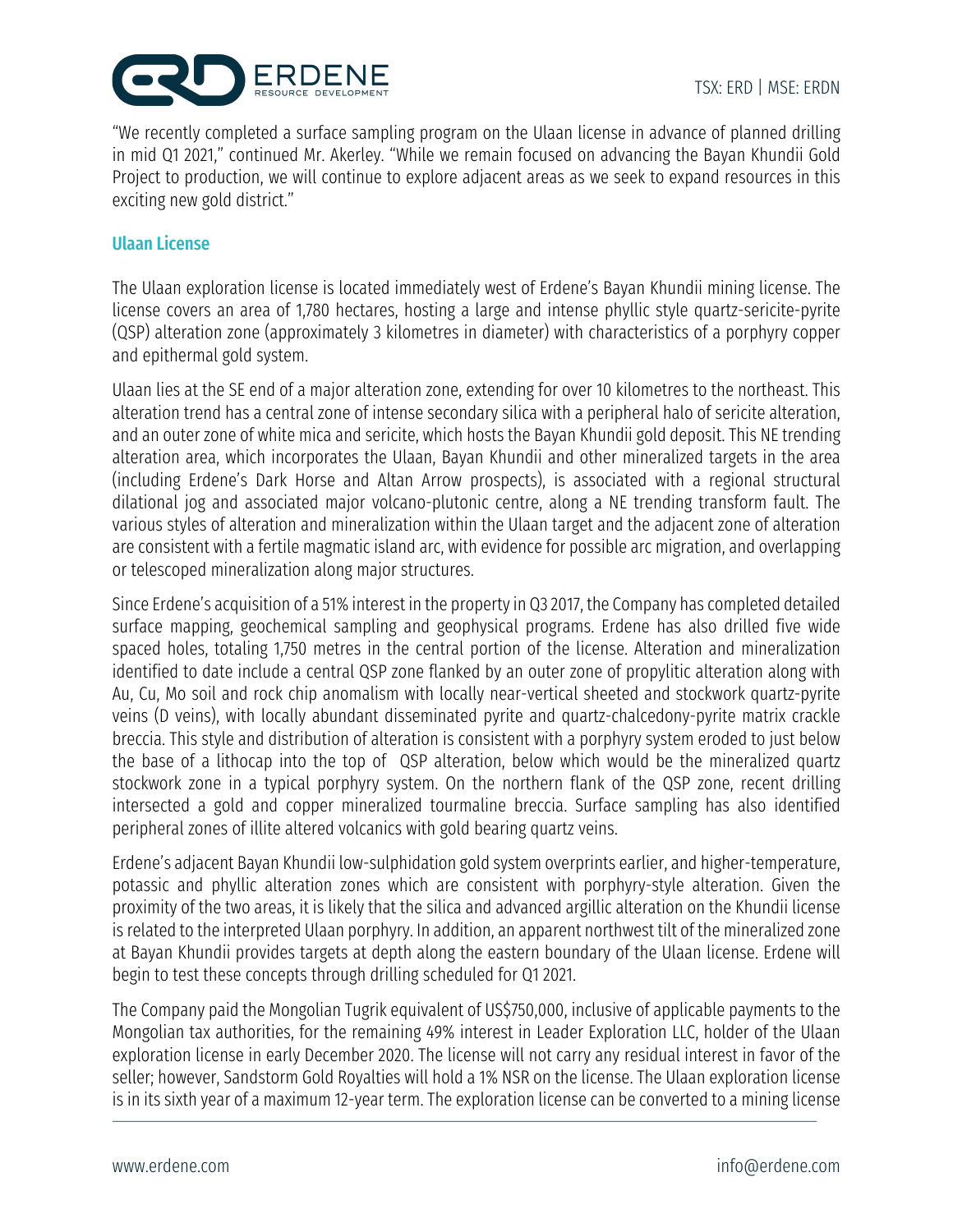



at any time before the end of the twelfth year by meeting the requirements prescribed under the Mineral Law of Mongolia.

### District Scale Potential

Erdene's projects are located in the eastern portion of the Central Asian Orogenic belt (see map below). This belt hosts several giant gold and gold-copper deposits including, Kumtor (14 million ounces Au), Almalyk (25 million ounces Au), Muruntau (140 million ounces Au) and Oyu Tolgoi (62 million ounces Au). Deposits on this belt; orogenic, porphyry and epithermal, are typically associated with the same major metallogenic and tectonic processes related to late Paleozoic arc structural environments. Such deposits often occur in clusters where transform faults are the centres for volcano-plutonic activity, resulting from offset of regional faults, and potentially associated with a mantle plume developed during the subduction processes. Throughout the belt, NE transform structures are observed to play a major role in gold and copper deposit genesis.

Over the past decade, Erdene has emerged as the premier explorer in southwestern Mongolia with multiple greenfield discoveries. The Company's exploration approach included research into the controlling features of the major deposits, including those noted above, and evaluation of all Paleozoic Arc terranes in Mongolia. This has resulted in our focus on the 400 kilometre long Edren Terrane (ET) based on the geologic and structural setting and fertility. Exploration work in the eastern part of the ET has identified multiple high priority, proprietary target areas. To date, exploration of the highest priority targets has resulted in the establishment of three separate mineral resources within the area now known as the Khundii District. These include the greenfield discoveries of the Altan Nar (AN) Au-polymetallic deposit and the Bayan Khundii (BK) Au-Ag deposits, along with the discovery of numerous Au and Cu prospects and showings (e.g. Altan Arrow, Dark Horse, Khuvyn Khar and Oyuut Khundii). The third mineral resource was established at the Zuun Mod Mo-Cu porphyry deposit approximately 35 km east of BK. The Khundii District includes the full spectrum of arc related mineral systems, porphyry copper & copper-molybdenum, intermediate sulfidation, high sulfidation and low sulfidation often associated with the same favorable regional structural trends.

Based on encouraging results to date, Erdene considers the potential for additional gold and copper discoveries in the Khundii District to be excellent and is continuing its systematic evaluation, exploration and development of the newly discovered mineralized district.

### About Erdene

Erdene Resource Development Corp. is a Canada-based resource company focused on the acquisition, exploration, and development of precious and base metals in underexplored and highly prospective Mongolia. Erdene's deposits are located in southwestern Mongolia's Edren Terrane, within the Central Asian Orogenic Belt, host to some of the world's largest gold and copper-gold deposits. The Company has been the leader in exploration in the region over the past decade and is responsible for the discovery of the Khundii Gold District with interests in three mining licenses and two exploration licenses hosting multiple high-grade gold and gold/base metal prospects, two of which are being considered for development: the 100%-owned Bayan Khundii and Altan Nar gold deposits.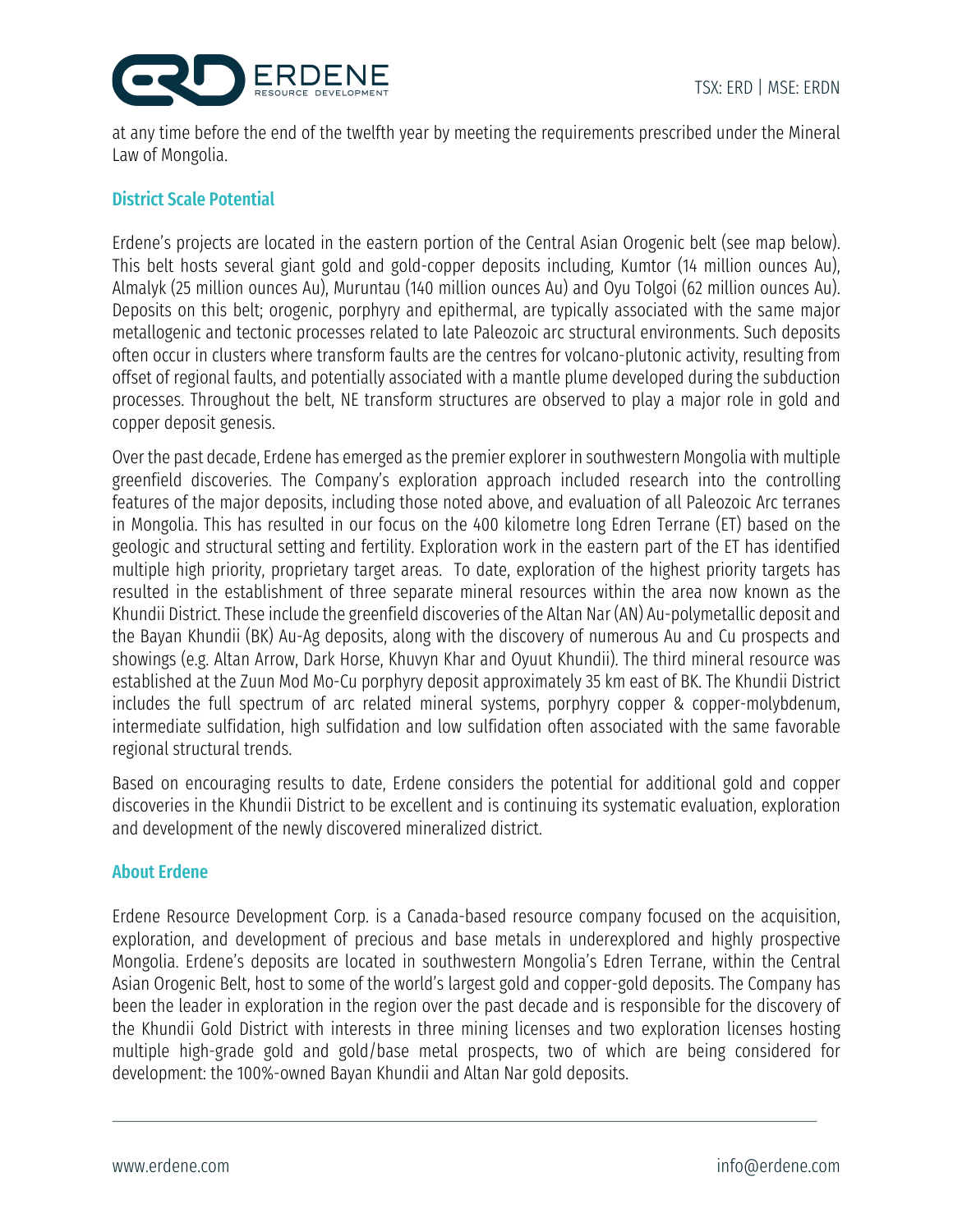

Erdene Resource Development Corp. is listed on the Toronto and the Mongolian stock exchanges. Further information is available at www.erdene.com. Important information may be disseminated exclusively via the website; investors should consult the site to access this information.

#### Qualified Person

Peter Dalton, P.Geo. (Nova Scotia), Senior Geologist for Erdene, is the Qualified Person as that term is defined in National Instrument 43-101 and has reviewed and approved the technical information contained in this news release.

#### Forward-Looking Statements

Certain information regarding Erdene contained herein may constitute forward-looking statements within the meaning of applicable securities laws. Forward-looking statements may include estimates, plans, expectations, opinions, forecasts, projections, guidance or other statements that are not statements of fact. Although Erdene believes that the expectations reflected in such forward-looking statements are reasonable, it can give no assurance that such expectations will prove to have been correct. Erdene cautions that actual performance will be affected by a number of factors, most of which are beyond its control, and that future events and results may vary substantially from what Erdene currently foresees. Factors that could cause actual results to differ materially from those in forward-looking statements include the ability to obtain required third party approvals, market prices, exploitation and exploration results, continued availability of capital and financing and general economic, market or business conditions. The forward-looking statements are expressly qualified in their entirety by this cautionary statement. The information contained herein is stated as of the current date and is subject to change after that date. The Company does not assume the obligation to revise or update these forward-looking statements, except as may be required under applicable securities laws.

#### NO REGULATORY AUTHORITY HAS APPROVED OR DISAPPROVED THE CONTENTS OF THIS RELEASE

#### Erdene Contact Information

Peter C. Akerley, President and CEO, or Robert Jenkins, CFO

| Phone:    | $(902)$ 423-6419                                                    |
|-----------|---------------------------------------------------------------------|
| Email:    | info@erdene.com                                                     |
| Twitter:  | https://twitter.com/ErdeneRes                                       |
| Facebook: | https://www.facebook.com/ErdeneResource                             |
| LinkedIn: | https://www.linkedin.com/company/erdene-resource-development-corp-/ |
| YouTube:  | https://www.youtube.com/channel/UCILs5s9j3SLmya9vo2-KXoA            |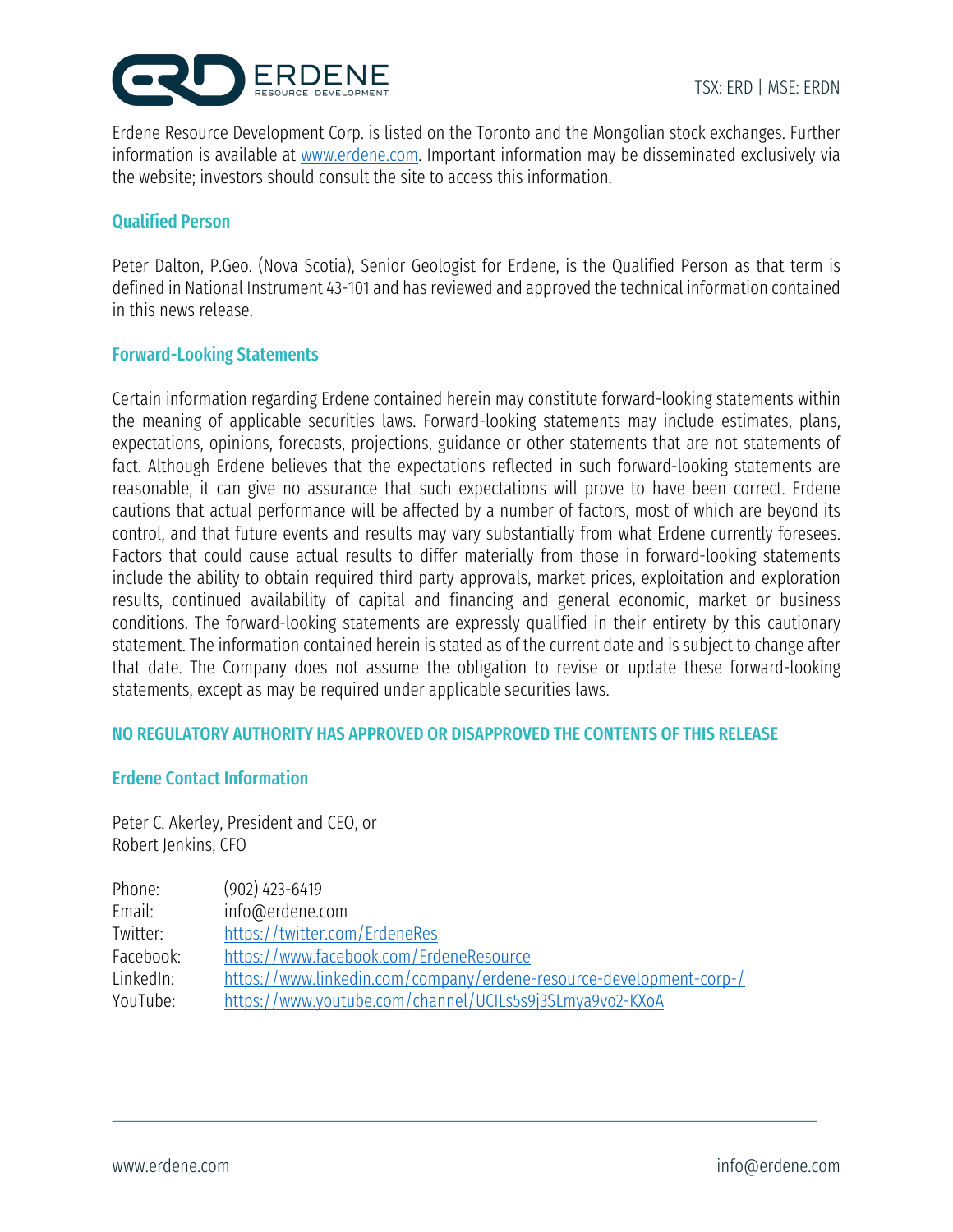## GOLD DEPOSITS OF THE EASTERN PORTION OF THE CENTRAL ASIAN OROGENIC BELT Highlighting Mongolia's Edren Terrane and Khundii Gold District

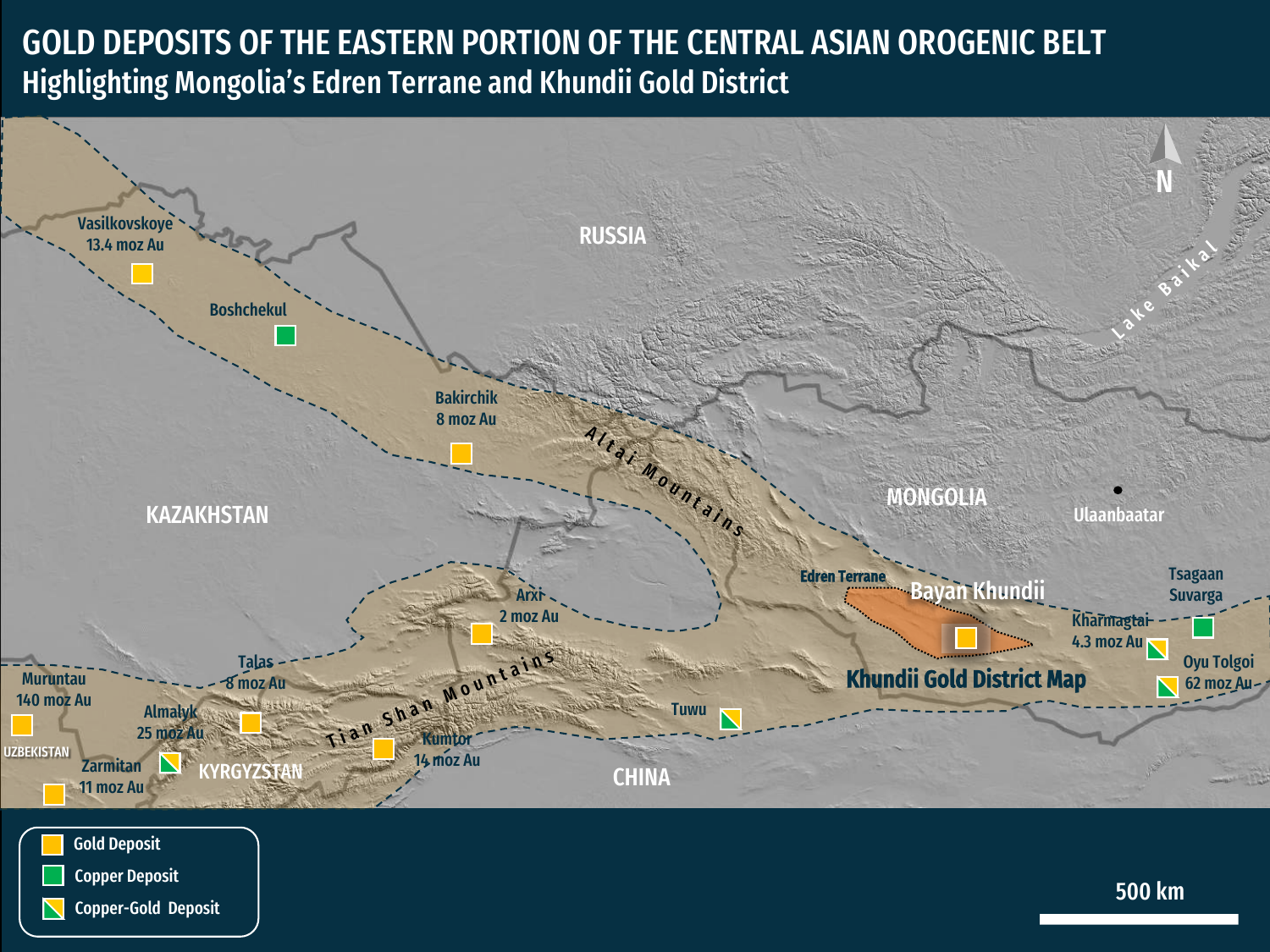## KHUNDII DISTRICT PLAN MAP Landsat with Regional Structure (after Kloppenburg) and Major Mineral Occurrences/Deposits

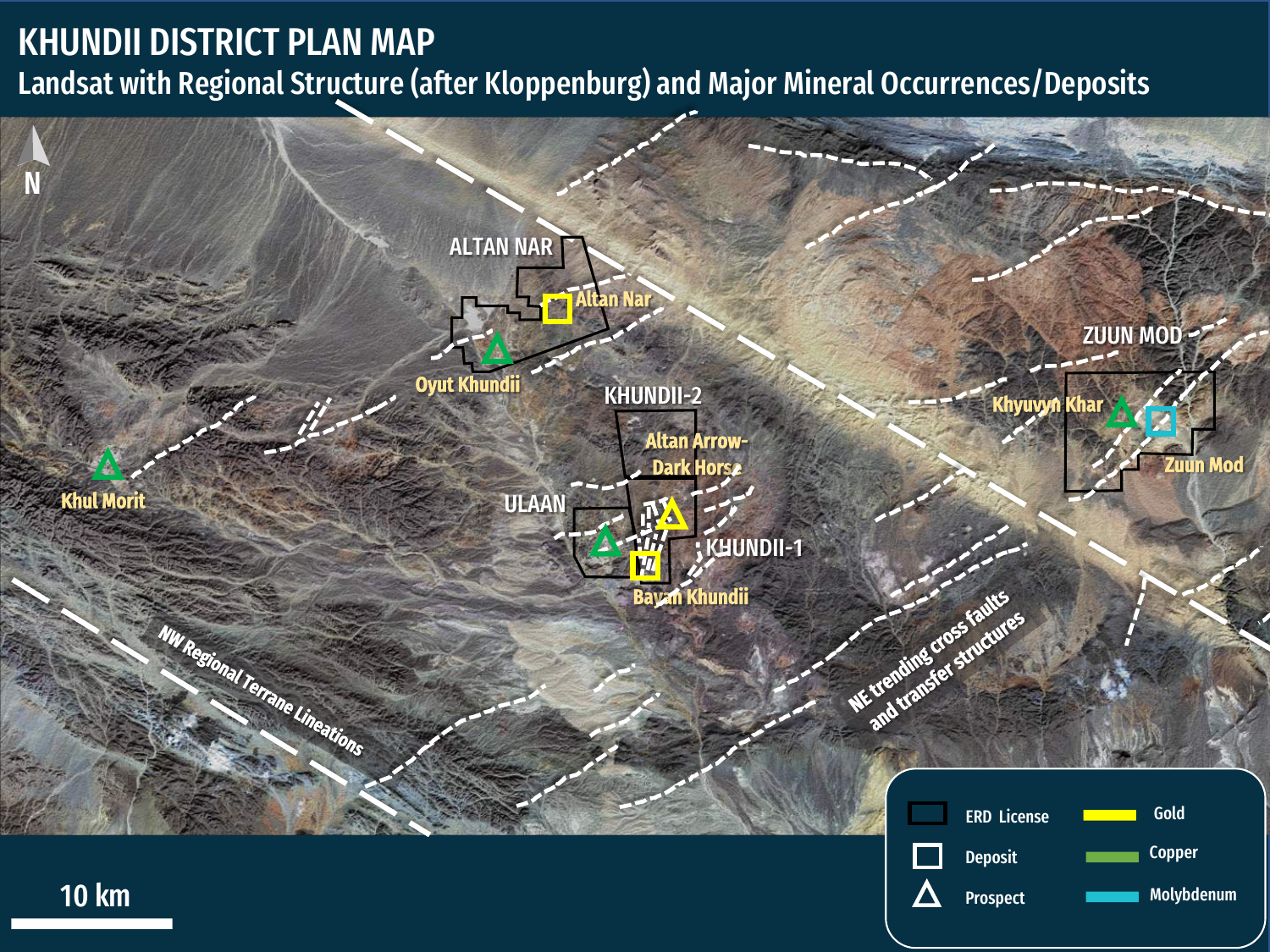## BAYAN KHUNDII – ULAAN ALTERATION ZONE Landsat, with Conceptual Structural Jog, Gold Deposit and Au-Cu Prospects